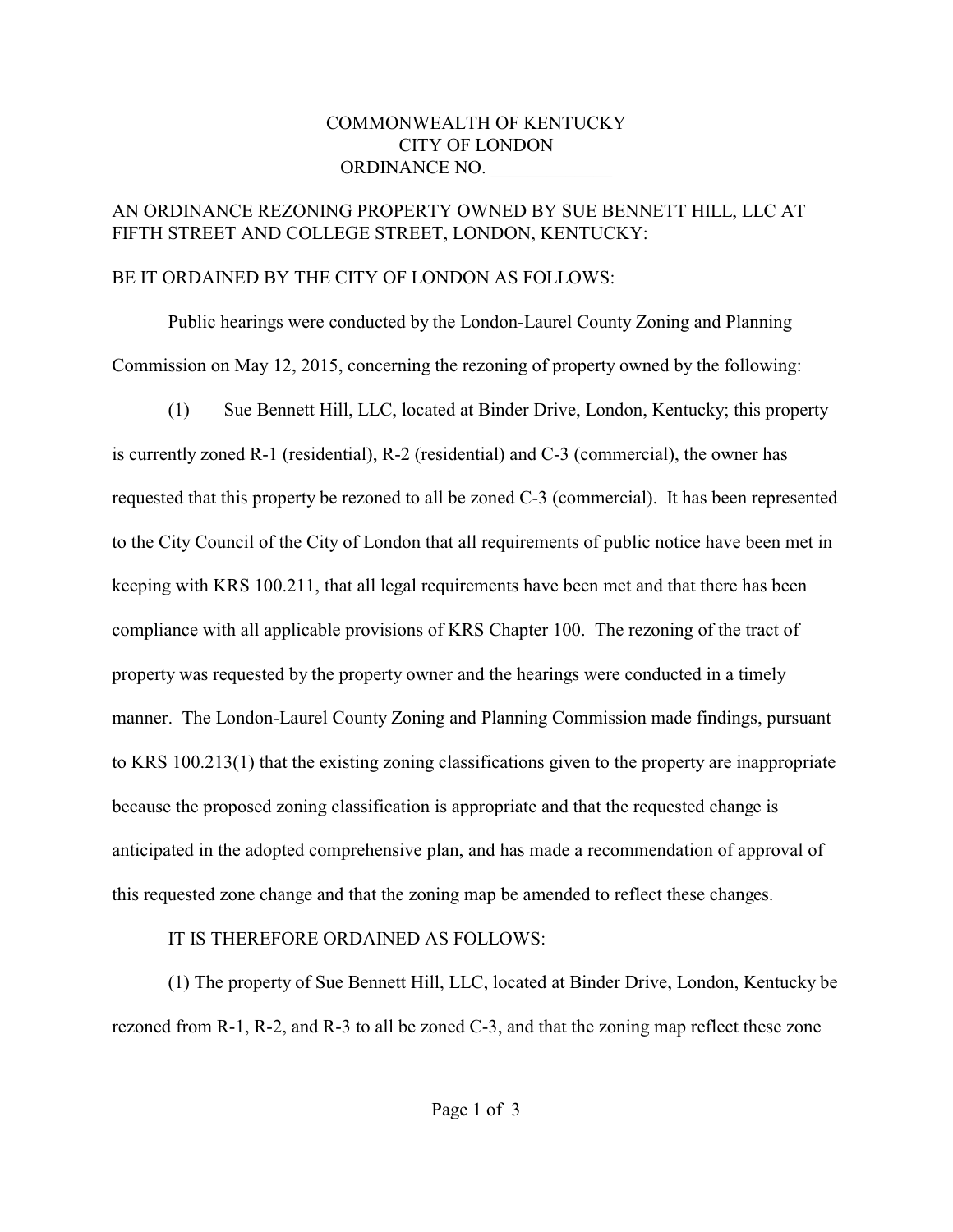changes. A description of the property is more particularly set out herein below:

A certain tract or parcel of land lying and being in the Town of London, Laurel County, Kentucky, and tract located on the land formally known as Sue Bennett College and lying on the waters of Whitley Branch and more particularly described as follows:

Unless stated otherwise, any monument referred to herein as "pin and cap" is a set 5/8" diameter steel rebar, eighteen (18") inches in length, with a red plastic survey cap stamped "J.C.D. PLS 3138".

Unless stated otherwise, any monument referred to herein as "Witness Pin" is a set 5/8" diameter steel rebar, eighteen (18") inches in length, with a yellow plastic survey cap stamped WITNESS MON. PLS 3138. All bearings shown hereon are referenced to grid north as measured by GPS observations on December 12th, 2013.

BEGINNING at a "magnetic pk nail" set in sidewalk curb at the south intersection of W Fifth Street and College Street, pk nail having a Kentucky state plane single zone coordinates of N 3,573,680.28, E 5,405,600.77; Thence with College Street S 37°29'05" E a distance of 655.97' to a "pin and cap" common with College Street and Glen H. "Buddy" Westbrook Living Trust (deed book 550, page 156); Thence with Westbrook S 52°32'37" W a distance of 230.00' to an existing angle iron; Thence severing Sue Bennett Hill, LLC (deed book 697, page 785) the following (25) calls: S 15°40'39" W a distance of 120.32' to a "pin and cap"; Thence S 22°58'13" E a distance of 117.72' to a "pin and cap"; Thence S 44°30'35" W a distance of 60.66' to a "pin and cap"; Thence S 37°16'56" E a distance of 35.69' to a "pin and cap"; Thence S 51°43'21" W a distance of 6.93' to a "pin and cap"; Thence S 38°08'30" E a distance of 114.62' to a "pin and cap"; Thence S 62°31'18" W a distance of 222.44' to a "pin and cap"; Thence S 13°58'05" W a distance of 206.31' to a "pin and cap"; Thence S 67°29'31" E a distance of 54.11' to a 3" galvanized steel corner post; Thence S 55°29'52" E a distance of 55.17' to a "pin and cap"; Thence S 30°38'47" W a distance of 9.16' to a 2 ½" galvanized steel corner post; Thence S 59°44'26" E a distance of 112.32' to a 2 ½" galvanized steel corner post; Thence S 66°52'51" E a distance of 128.91' to a 2 ½" galvanized steel corner post; Thence S 03°55'07" W a distance of 58.90' to a "pin and cap"; Thence S 10°32'48" W a distance of 29.52' to a "pin and cap"; Thence S 24°03'44" W a distance of 30.39' to a "pin and cap"; Thence S 32°36'08" W a distance of 68.25' to a "pin and cap", at the PC of a curve; Thence with the curve turning to the right with an arc length of 157.01', a radius of 269.04', a chord bearing of S 50°11'20" W, and a chord length of 154.79', to a "pin and cap" at the PT of a curve; Thence S 84°45'47" W a distance of 58.64' to a "pin and cap"; Thence N 76°35'03" W a distance of 126.06' to a "pin and cap"; Thence N 57°44'41" W a distance of 85.55' to a "pin and cap"; Thence N 40°02'44" W a distance of 45.94' to a "pin and cap"; Thence N 04°00'52" W a distance of 49.02' to a "pin and cap"; Thence N 40°24'39" W a distance of 193.85' to a "pin and cap"; Thence N 38°59'02" W a distance of 467.04' to a "pin and cap" located in the east right-of-way of 5th Street, 25.0' from center, (No road deed found); Thence N 20°46'43" E a distance of 1,003.28' to a "pin and cap" at the PC of a curve; Thence with the curve turning to the right with an arc length of 106.54', a radius of